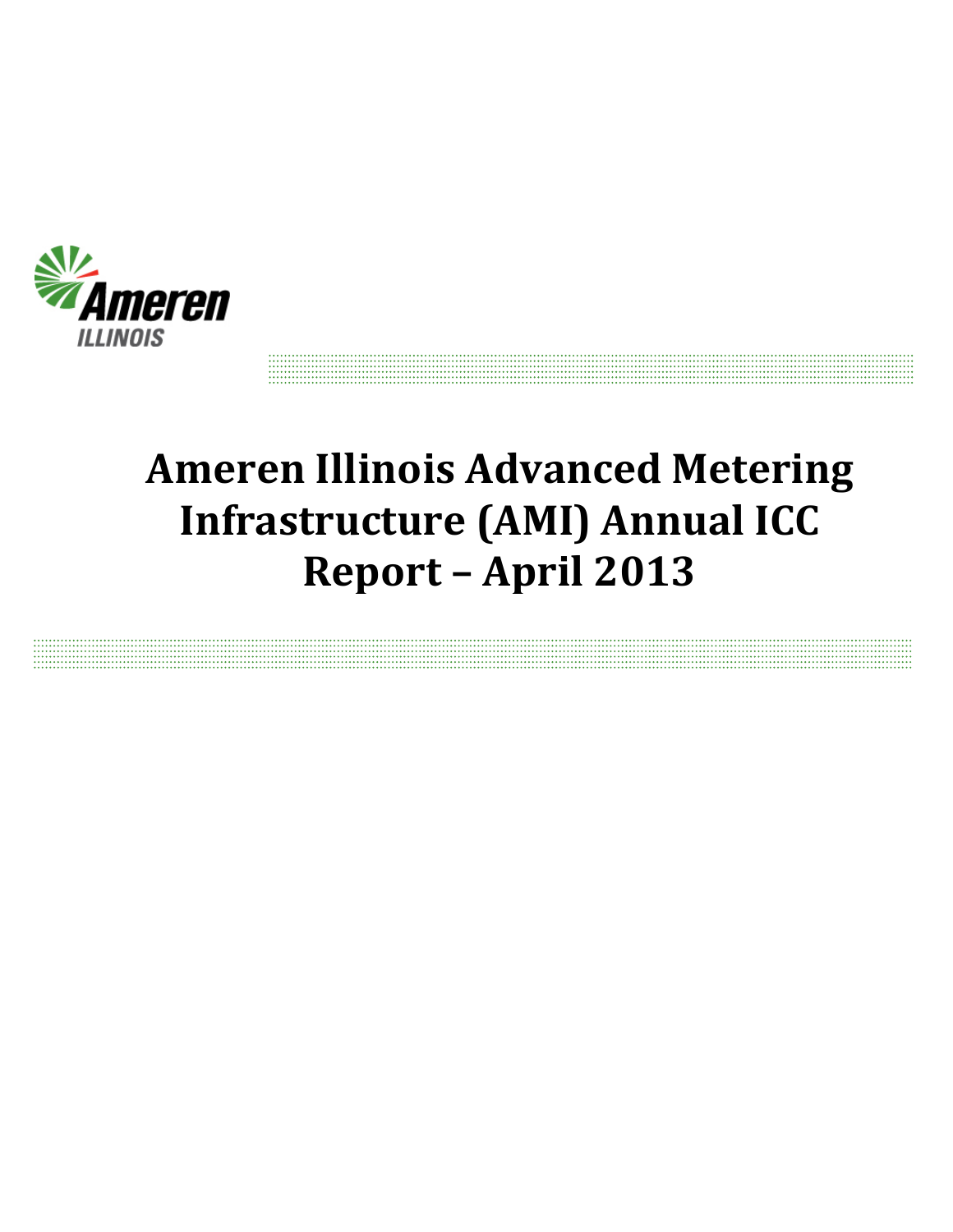| <b>EXECUTIVE SUMMARY</b>                             |    |
|------------------------------------------------------|----|
| <b>2012 AMI PROGRAM ACCOMPLISHMENTS</b>              | 3  |
| 2012 AMI PROGRAM ELECTRIC CAPITAL EXPENDITURES       | 5  |
| <b>2013 PROGRAM GOALS</b>                            | 5  |
| <b>2013 FORECASTED ELECTRIC CAPITAL EXPENDITURES</b> | 11 |
| <b>GAS AMI PLAN</b>                                  | 11 |
| <b>OTHER DYNAMIC / TIME VARIANT PRICING</b>          | 11 |
| <b>EIMA METRICS</b>                                  | 12 |
| <b>AMI TRACKING MECHANISMS</b>                       | 12 |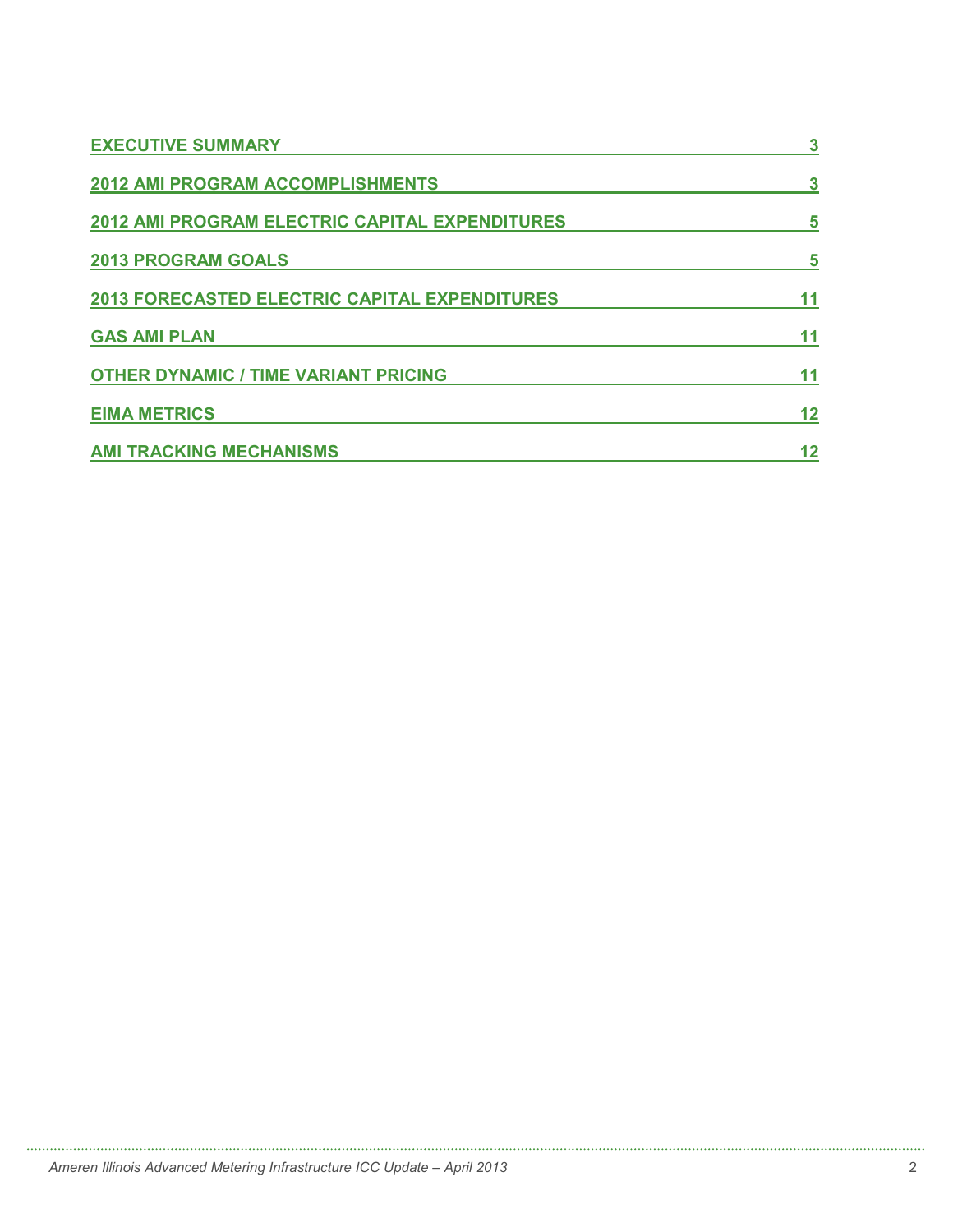# **Executive Summary**

In accordance with the requirements of Public Acts 97-616 and 97-646, Ameren Illinois Company (Ameren Illinois) has prepared this Advanced Metering Infrastructure (AMI) annual report to outline expenditures and accomplishments achieved through December 2012. Specifically, Section 16-108.6(e) of the Public Utilities Act (Act) requires:

(e) On April 1 of each year beginning in 2013 and after consultation with the Smart Grid Advisory Council, each participating utility shall submit a report regarding the progress it has made toward completing implementation of its AMI Plan. This report shall:

(1) Describe the AMI investments made during the prior 12 months and the AMI investments planned to be made in the following 12 months;

(2) Provide sufficient detail to determine the utility's progress in meeting the metrics and milestones identified by the utility in its AMI Plan; and

(3) Identify any updates to the AMI Plan.

This report also provides a summary of the forecasted expenditures and goals for 2013 (January-December).

In addition, this report will provide an update on Consumer Education and Communications Planning, Ameren Illinois' plan to implement Gas AMI concurrently with Electric AMI, Ameren Illinois' plan concerning other dynamic / time variant pricing, Advanced Metering Infrastructure metric requirements, and AMI tracking mechanisms.

# **2012 AMI Program Accomplishments**

#### Established the AMI Program Management Office

Ameren Illinois established the AMI Program Management Office with internal and external subject matter experts to effectively deliver the AMI program.

#### Completed Business Process Design Planning

Ameren Illinois partnered with Accenture's consultants to identify and prioritize the business processes that will be redesigned to implement AMI. In addition, the team developed a high-level schedule for Business Process Design by phase based upon complexity, criticality, and dependencies.

### Executed Procurement Strategy – Request for Proposals (RFPs)

Ameren Illinois formed a team of internal subject matter experts and leading industry consultants to develop the RFPs to assist with the anticipated changes to Ameren Illinois' people, processes, and technologies as a result of the implementation of AMI. This effort included an in-depth analysis of Ameren Illinois' requirements for the RFPs, identification of potential vendors, analysis of vendor systems and processes, impacts to the cost-benefit analysis, reference calls, and oral presentations. The following RFPs were executed:

- Business Process Design RFP
- AMI technology and MDM (Meter Data Management) software application RFP

- Systems Integration RFP
- Customer Segmentation RFP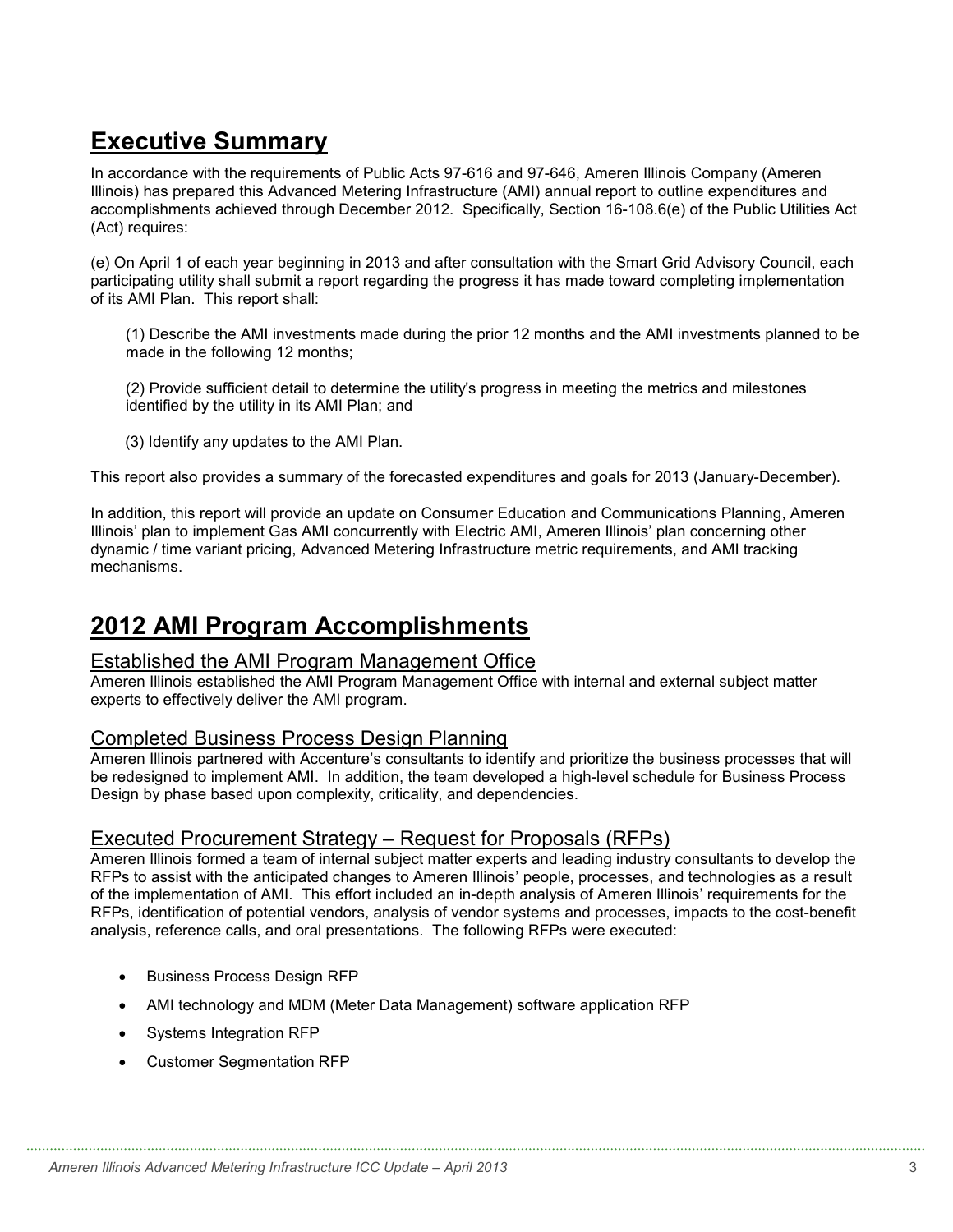### Selected a Business Process Design (BPD) Vendor

The Business Process Design engagement with IBM commenced in mid-November and workshops started in January 2013. The scope of this engagement includes the documentation of business and technical requirements needed to revise Ameren Illinois current and future state systems and processes that will be utilized to enable the new functionality of the AMI system, organizational change impact assessments, and communications planning. Ameren Illinois anticipates significant impacts on business processes and information technology infrastructure, including data storage requirements due to the large quantities of AMI interval data. The Business Process Design engagement with IBM will conclude in October 2013.

### Selected the AMI and MDM technology vendor

In January 2012, Ameren Illinois began a process to select its AMI and MDM vendor. The selection was based on the work of more than 50 Ameren internal subject matter experts that developed the RFPs and reviewed the responses of the vendors. The RFPs were issued to five AMI vendors and five MDM vendors. Ameren Illinois had four MDM vendors and three AMI vendors provide live demonstrations/presentations on their system capabilities. After vendor demonstrations, Ameren Illinois narrowed its selection to two vendors for AMI/MDM and negotiated contracts with each. Upon reaching terms with its best value vendor, Ameren Illinois selected Landis+Gyr and Ecologic Analytics as its AMI and MDM suppliers, respectively, in December 2012.

#### Developed Systems Integration RFP

The AMI Project Management Office (PMO) and Strategic Sourcing team developed and issued the Systems Integration RFP in late October 2012. The scope of the Systems Integration effort is to tie Landis+Gyr's AMI and MDM software into Ameren Illinois' existing energy delivery suite of software applications.

#### Consumer Education and Communications

Education related to AMI was incorporated into Ameren Illinois' overall Modernization Action Plan (MAP) communication efforts. To date, we have developed a Power Point presentation and a video that is used both internally and externally. The video is on the Amerenlllinois.com website and it is used during co-worker town hall meetings. It also serves as a communication tool for our Community Relations Coordinators as they share our plans for upgrading and modernizing the electric grid during their community outreach efforts which includes community-based events to one-on-one sessions with local mayors and community leaders.

In early 2012, Ameren Illinois commissioned Market Strategies International (MSI) to develop and conduct a quantitative study to measure the baseline awareness about AMI among Ameren Illinois customers. This study was intended to guide the development of our stakeholder and customer education plan. Ongoing research will be conducted to track progress and to strategically guide the sustained communications.

Key Findings from the MSI research:

63% of customers have heard the term "smart grid." Among the 63% hearing the term:

• 40% don't know much about what it means

• 34% have a favorable impression, 29% are neutral, 16% have an unfavorable impression, and 21% don't know.

- 45% of customers have heard the term "smart meter." Among the 45% hearing the term:
- 25% of those who have heard the term don't know much about what it means

• 35% have a favorable impression, 28% are neutral, 23% have an unfavorable impression and 14% don't know.

• 46% of all customers feel that smart meters would be "mostly an advantage", 40% seeing the meters as "having no impact", and 8% as "mostly a disadvantage".

Customers indicated that improving reliability, bill accuracy, customer service, and providing them more control of home energy usage as the top smart meter benefits.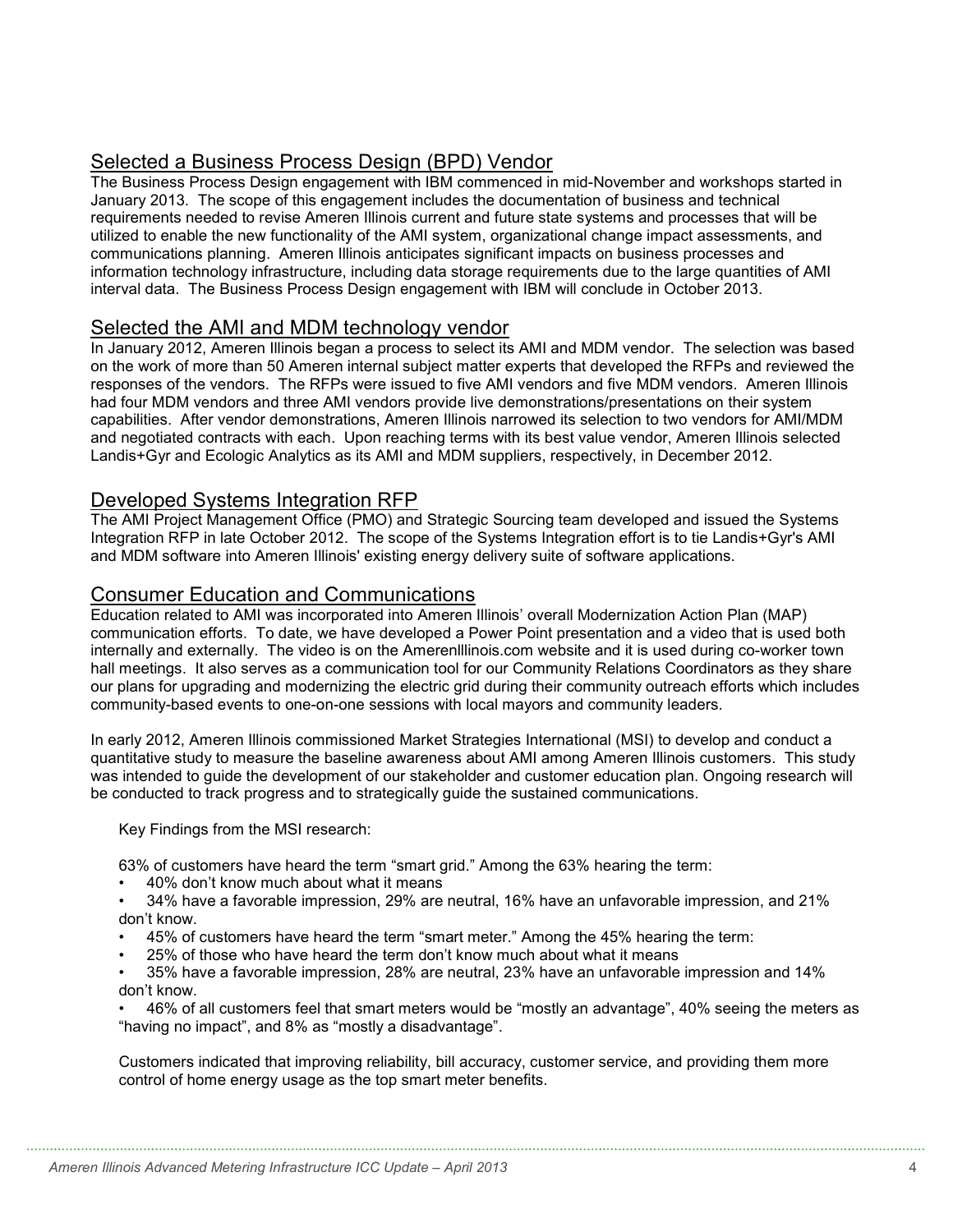# **2012 AMI Program Electric Capital Expenditures**

| 2012 Expenditures                | Capital |
|----------------------------------|---------|
| <b>Regulatory Support</b>        | \$1.2   |
| <b>Project Management Office</b> | \$1.6   |
| <b>TOTAL</b>                     | \$2.8   |

### **2013 Program Goals**

The stages below summarize Ameren Illinois' high-level plan for implementing information technology software applications and equipment to provide for accurate and timely billing, remote connect/disconnect functionality and customer access to usage information. As outlined in subsequent sections of this document, Ameren Illinois' 2013 program goals will support the functionality planned for Stage 0 of the implementation plan.

| <b>Stage 0</b>                                                                            | <b>Stage 1</b>                                                                                                      | <b>Stage 2</b>                                                 | <b>Stage 3</b>                                                             | <b>Stage 4</b>                                                                                       |
|-------------------------------------------------------------------------------------------|---------------------------------------------------------------------------------------------------------------------|----------------------------------------------------------------|----------------------------------------------------------------------------|------------------------------------------------------------------------------------------------------|
| Install foundational<br>meter data<br>management system<br>and AMI system                 | Process and Bill<br><b>Residential Simple</b><br>Rates and<br>customers from<br>RTP program via<br>legacy interface | Provide Web<br>portal for<br>presentation of<br>customer usage | Upgrade processes<br>and system to<br>support remote<br>connect/disconnect | <b>Support Peak Time</b><br>Rebate pricing and<br>enable similar<br>dynamic / time of use<br>pricing |
| Prepare systems and<br>processes for<br>installation of 2-way<br>communication<br>network | Integrate AMI and<br>MDM systems and<br>prepare for billing                                                         | Provide<br>Operational<br>Analytics                            |                                                                            | Prepare systems &<br>processing for<br>Commercial and<br>Industrial (C&I)<br>billing                 |
| Manage Asset<br>Information                                                               | Deployment<br>analytics                                                                                             | Green                                                          |                                                                            | Event processing such<br>as outage notification<br>and restoration                                   |
| Quarter 2014                                                                              | 4 <sup>th</sup><br>Quarter 2014                                                                                     | 2 <sup>nd</sup><br><b>Quarter 2015</b>                         | 3 <sup>rd</sup><br><b>Quarter 2015</b>                                     | 4 <sup>th</sup><br><b>Quarter 2015</b>                                                               |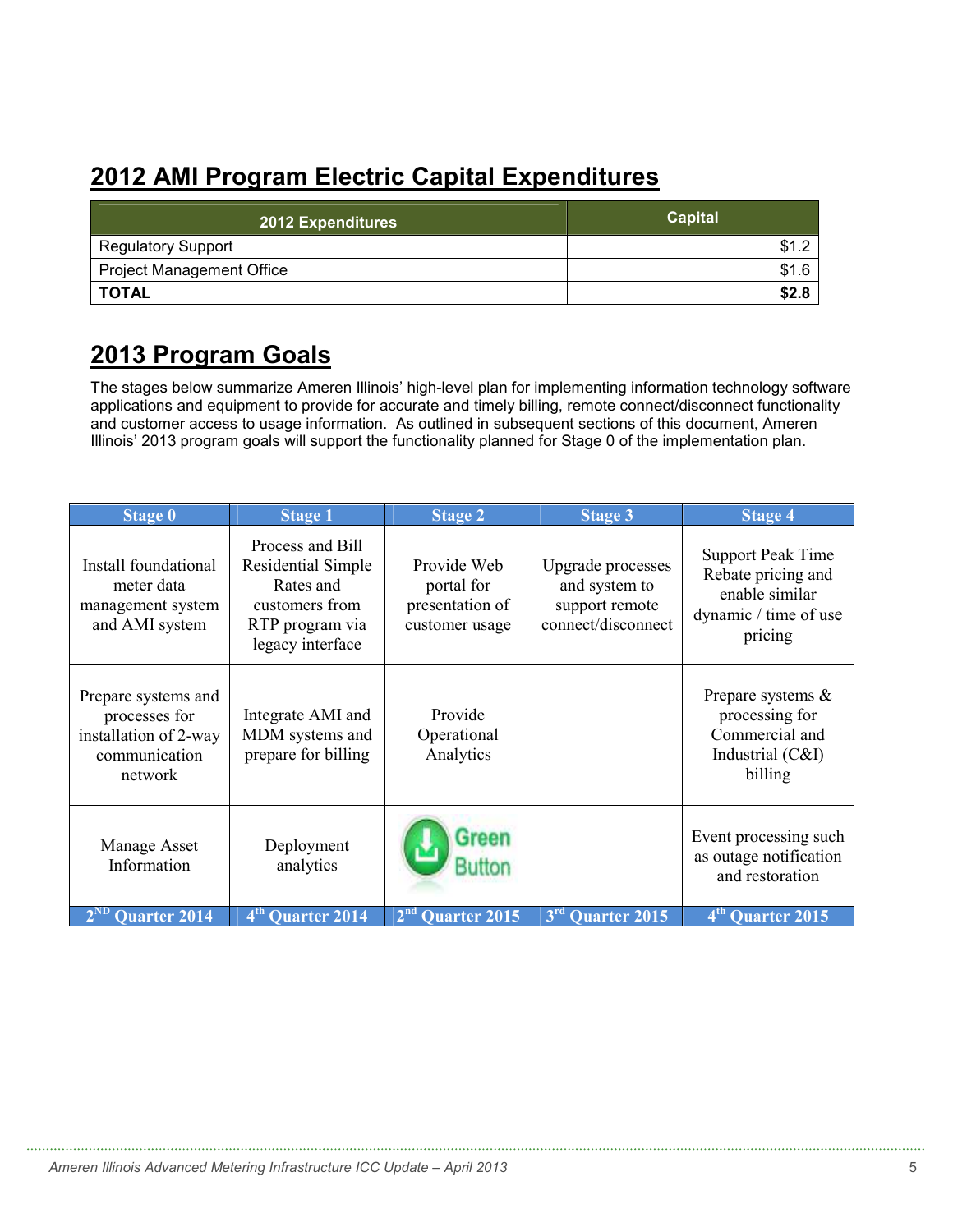The timeline below depicts a high level view of the project activities that will be executed in 2013. The subsequent sections provide an overview of each activity.



#### Advanced Metering Infrastucture-2013 Plan

#### File Peak Time Rebate tariff

On February 1, 2013, Ameren Illinois filed a Peak Time Rebate tariff for the purpose of implementing a program to provide credits to residential customers that curtail their electric energy usage during specific periods of peak time in accordance with Section 16-108.6(g) of the Act.

#### Execute Business Process Design

The Business Process Design engagement with IBM is scheduled to conclude in October 2013. The successful outcome of this engagement will equip Ameren Illinois with the information needed to provide all requirements for Systems Integration, organizational impact, and internal and external Communications planning.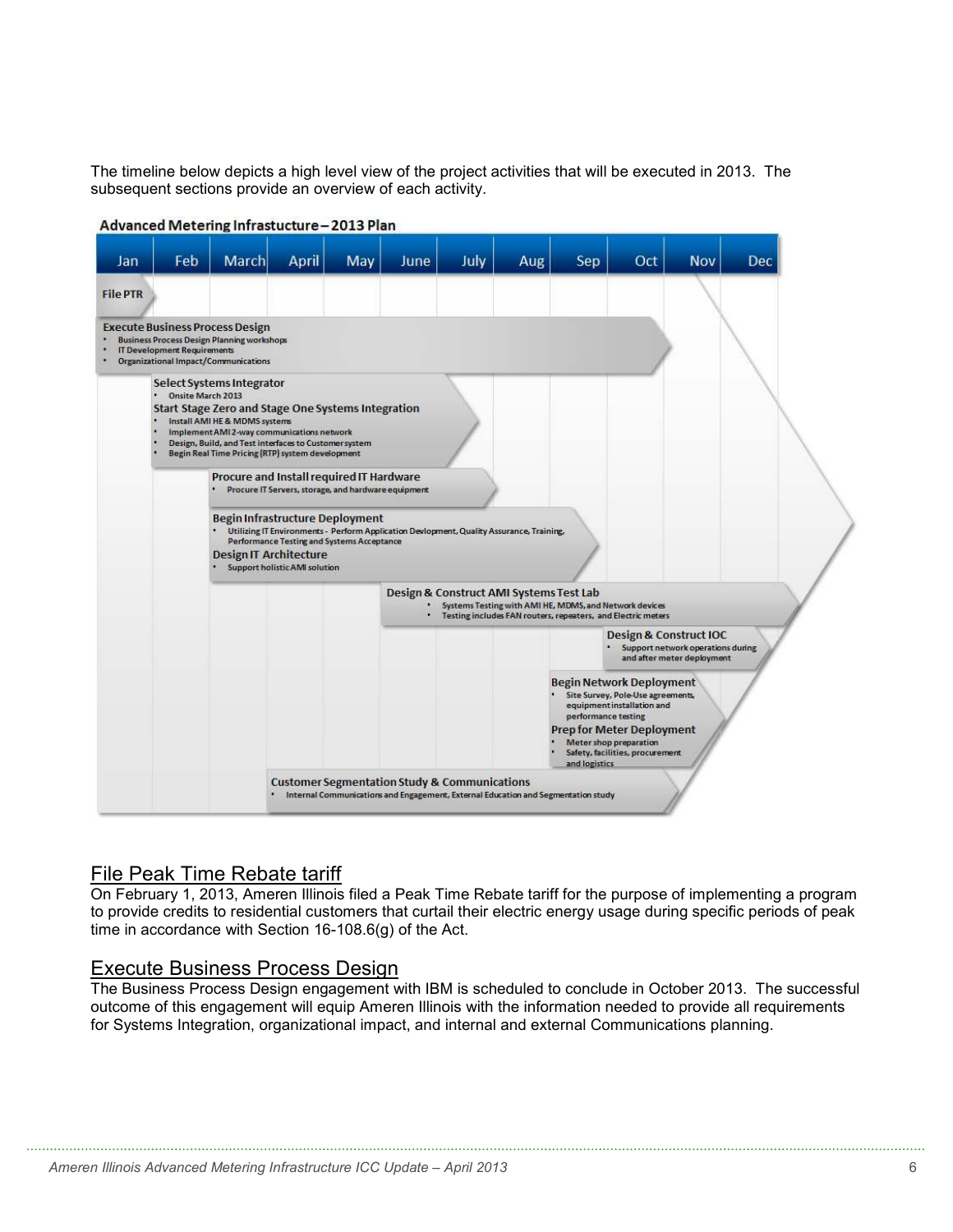#### Select Systems Integrator

Ameren Illinois has identified the potential vendors for the AMI Systems Integration effort and made the final selection in February 2013. The AMI PMO intends for the system integrator to start in Q1 of 2013.

#### Start Stage Zero and Stage One Systems Integration

Stage Zero includes the installation of the AMI Head End system as well as the foundational Meter Data Management system. The development team will be involved in the activities to design, build and test code, perform integration testing, and perform user acceptance testing prior to implementation. This stage also includes the implementation of the AMI 2-way communications network and interfaces to the customer system for basic information as well as the Meter Asset System. It involves the end-to-end testing of the system from the meter to the Head End system to the Meter Data management system and then to the Meter Asset System (MMS) and CSS.

Stage One involves interfacing data from the Meter Data Management system to the current customer system (CSS) to facilitate the billing of customers based on the meter data reads provided by the advanced meters. The development team will be involved in the activities to design, build and test code, perform integration testing, and perform user acceptance testing prior to implementation. This includes the processing and billing all residential simple rates and customers enrolled in the Real Time Pricing (RTP) program. The last item involved in Stage 1 is deployment analytics on meters installed. Stage 1 will conclude in 2014.

#### Procure and install required IT Hardware

IT servers and storage disk will be purchased in 2013 and used for the development, testing, quality assurance, and training environments. This effort will include the procurement and configuration of hardware for the production and disaster recovery environments.

#### Begin Infrastructure Deployment

The IT environments will be used for the AMI HE (Head End) and MDMS (Meter Data Management) systems initial installation and deployment. The environments include: application development, quality assurance, training, application testing, performance testing, and system acceptance testing.

#### Design IT Architecture

The IT Technical team is developing IT architecture to support the AMI Solution holistically. The design is being developed to reach out beyond just this AMI Solution implementation. The design is being developed to give direction and facilitate how IT will develop and implement applications in the future.

#### Design and construct AMI Systems Test Lab

Ameren Illinois will construct a testing lab in the Collinsville, Illinois location that will be utilized for systems testing with the AMI HE and MDMS applications. The hardware includes all the network devices required to facilitate end-to-end communications from the meters to the MDM system. This hardware includes FAN Routers, Repeaters, and AMI Electric Meters.

#### Design and construct Integrated Operations Center (IOC)

Ameren Illinois will construct an Integrated Operations Center to support meter deployment and oversee network operations post AMI implementation. The development of the IOC architecture and organization design will be completed in 2013. Facility design and construction will be started in 4Q 2013 and will be continued in 2014. The initial phase of the IOC will be in operation prior to the initial meter rollout scheduled for 2Q 2014.

#### Begin Network Deployment

Network deployment will be performed Q4 2013 in Hillsboro, Illinois where the first batch of meters will be deployed in Q2 2014. The scope of this initial deployment in Hillsboro will include site surveys, pole-use agreements (as needed), equipment installation, and performance testing in preparation for meter deployment.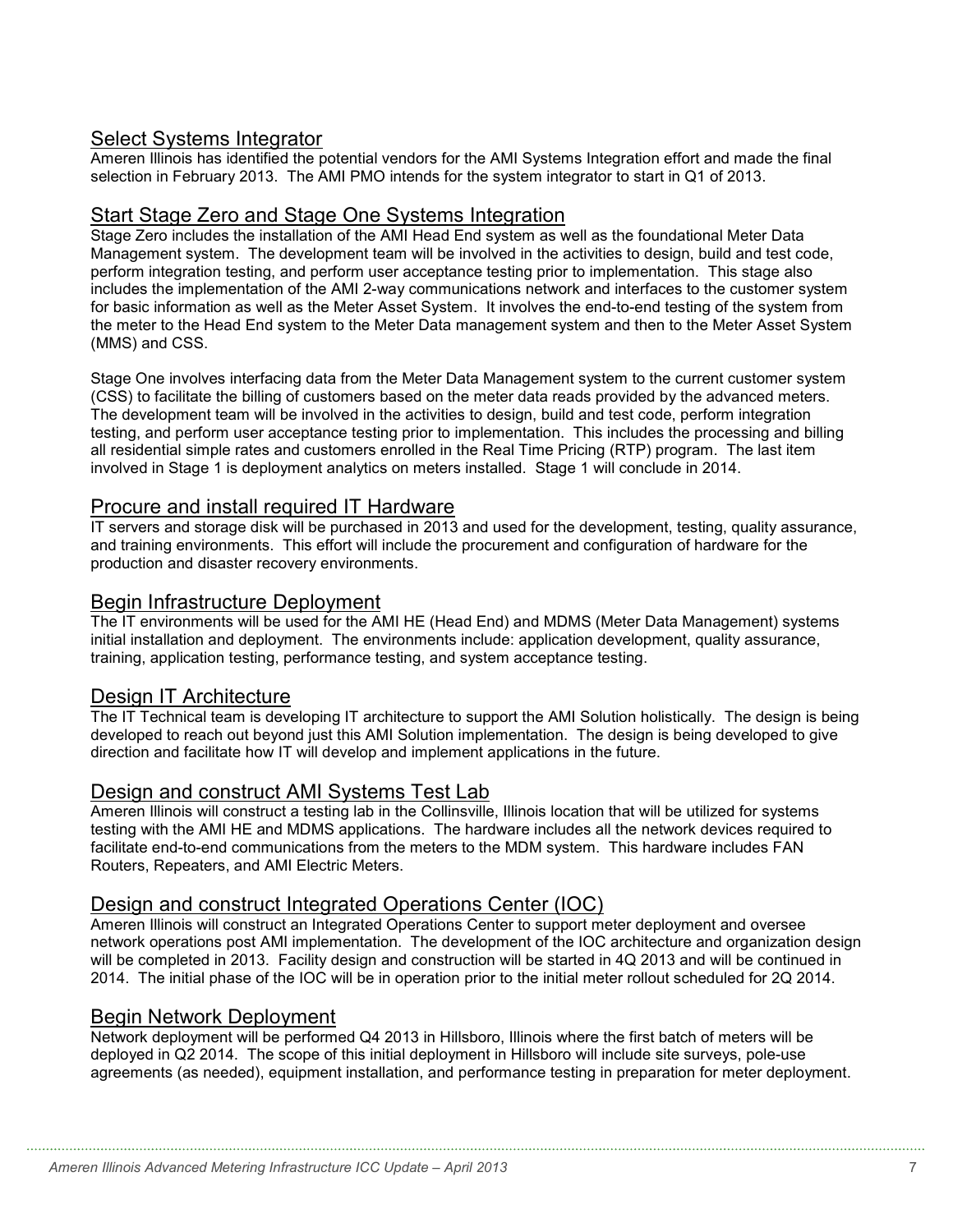#### Prepare for Meter Deployment

Preparation for electric meter deployment will begin in Q3 2013. This process will ensure that Ameren Illinois meter shops are prepared for AMI processing. This process will also include medical tag surveys to improve mass deployment efficiencies and safety, facilities management, procurement, and the deployment information needed to deploy in Hillsboro.

#### Customer Segmentation Study and Communications

In 2013, the major areas of communication will be divided into two main categories: Internal and External Communication. Each will have key tactics that educate co-workers, customers, and stakeholders on the benefits of AMI.

Internal Communications:

- Co-worker FAQs- General population- A document that outlines questions and associated answers stakeholders might ask once they become aware of the AMI program. This will be a living document that will change over time as more is learned.
- Scripts for Customer Service and FAQs to support the Energy Advisor service model- CSR and Field teams will be equipped with scripts and message points to inform customers and to provide details of the deployment and programs.. This vehicle could also be used as a prompting to ask customers if they are aware of the project should they call around the time of their installation (if information is available).
- Utilize a "Leadership Letter" to share AMI updates, key topics, opportunities, and challenges.
- Support the Business Process Design/Organizational Impact strategy with communication tools and collateral. This will include a Change Champion program as well as communications and training support.
- Engage co-workers in AMI Communication Stakeholder sessions to establish a baseline for lessons learned and best practices.
- Small work group engagement sessions, town hall meetings
- Video, intranet, other online communication tools for co-workers
- Create a project identity to assist with telling the AMI story internally. This will potentially have the ability to gain traction in external communication venues as well.

External Communications:

- 1. Leverage News Media: Utilize traditional and established communications mix, news releases, and news media advisories that will allow Ameren Illinois to communicate benefits, associated milestones, and status/progress of deployment. This may include social media tools such as Twitter communities.
- 2. Customer Communication:
	- a. Bill Inserts-Scripts for Customer Service and FAQs to support the Energy Advisor service model- Information placed on bills to raise awareness on benefits and impacts and pointing customers to more information (website, newsletter, phone number, etc.)
	- b. Facts on Energy Newsletter- The newsletter will be used to provide regular updates on the project, its benefits, and impacts, and to share customer testimonials, etc. The newsletter offers an opportunity to share what customers can expect during deployment as well specific scenarios of how they will benefit from AMI.
- 3. Advertising
	- a. Electronic-radio, television, digital including social media paid channels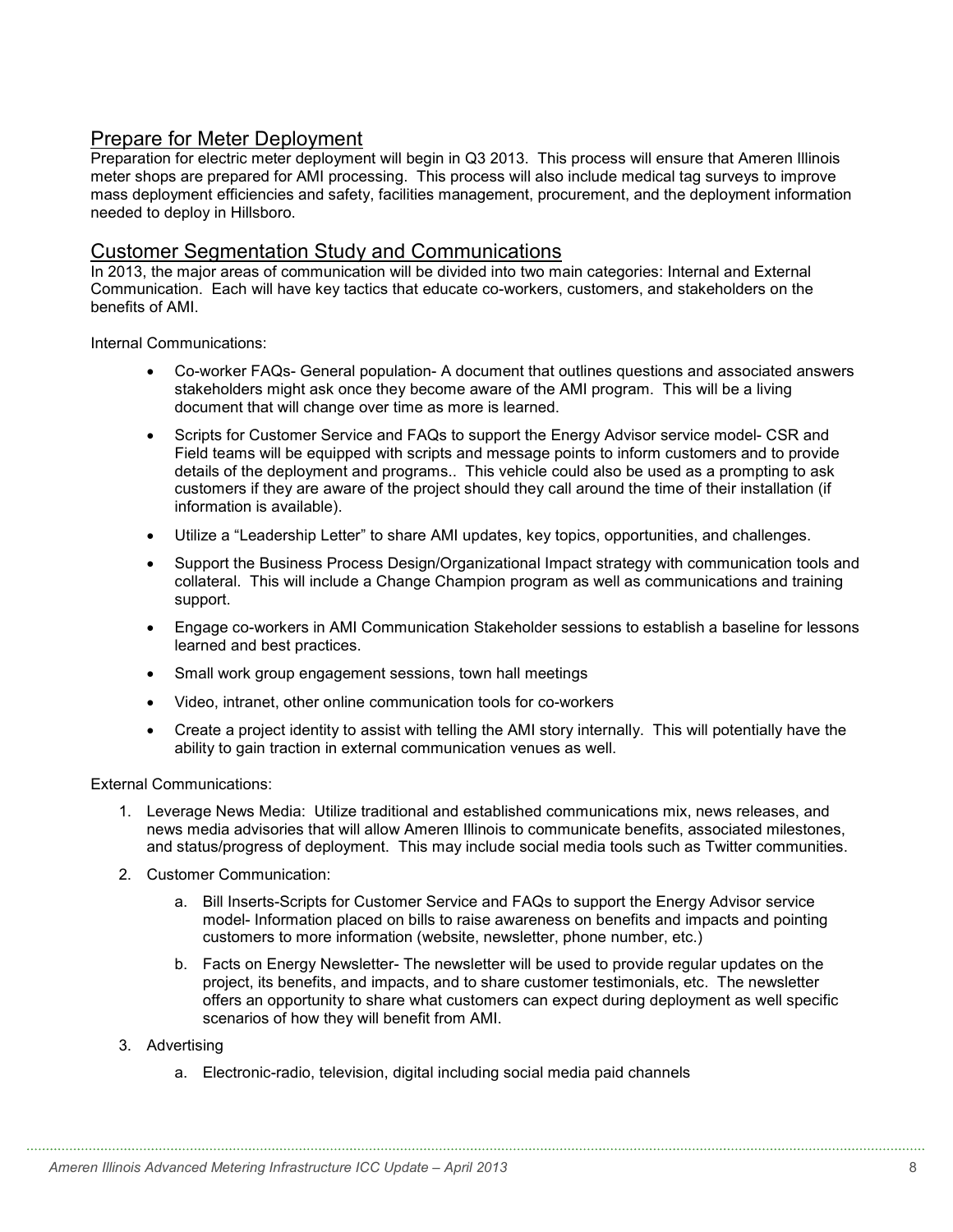- b. Non-Electronic- print, billboards
- 4. Support the Business Process Design strategy with communication tools/collateral
- 5. Corporate Website Enhancements- Web pages will be created and managed to supply specific information for customers around the benefits of AMI as well as the details of the project. These pages could also provide links to other information such as FAQ's, demonstration videos, external research, customer testimonials, and possibly an interactive map showing deployment timeframes. Once PTR rates and the customer portal are available, information regarding those will also be available.
- 6. Community Outreach- Support Ameren Illinois established outreach groups to engage customers in conversations about AMI and its benefits.
- 7. Demonstrations- Use both physical demonstration tools as well as videos to show customers what they can expect during installation as well as understand how the system works for greater awareness and education. A physical demo is in the works to support initial outreach.
- 8. Customer Segmentation Study (to be conducted in 2013): The study will help Ameren Illinois to quantify participation propensity for AMI programs and behaviors. It will help Ameren Illinois with the following:
	- a. Determine relevant decision drivers, potential barriers that customers encounter when considering AMI related programs.
	- b. Determine key messaging data that will be most effective to increase customer participation
	- c. Serve to help identity media consumption habits and preferences for communicating about advanced meters and the associated programs.

In addition, Ameren Illinois will continue discussions with the Energy Foundry and other stakeholders on ways to integrate and leverage Energy Foundry funding and education initiatives with Ameren Illinois' efforts.

The Consumer Education and Communication Plan has been developed to take customers through four distinct phases, beginning with education about AMI and its current and future benefits and culminating in the acceptance and engagement in smart energy pricing programs.

Ameren Illinois will build off these core communication elements in the deployment of AMI. These elements include, but may not be limited to:

- **1.** Contact with local mayors, emergency responders, community leaders, stakeholders and organizations.
- **2.** Advanced notice to customers announcing the timeline of the installation and highlighting current and future benefits.
- **3.** Localized news release and media briefing.
- **4.** Courtesy contact prior to installation and door hangers left after installation.

Since January 2013, we have developed a Frequently Asked Questions document in support of Ameren Illinois' adoption of a new Energy Advisor Program. The Energy Advisor Program is intended to provide a consistent format and focus as we continue to provide timely, accurate, and beneficial energy advice to our customers. The FAQ document will support the customer service representatives in conversations with customers about AMI. We also have identified a subject matter expert to support the Energy Advisor program should the customer service representative need to elevate the concerns of the customer to some with greater knowledge on the advanced metering initiative. As part of the IBM Business Process Design strategy, the Ameren Illinois communication lead and the change management lead has hosted Communication Stakeholder Assessment sessions with co-worker teams/departments. The purpose of these sessions are to reveal some internal best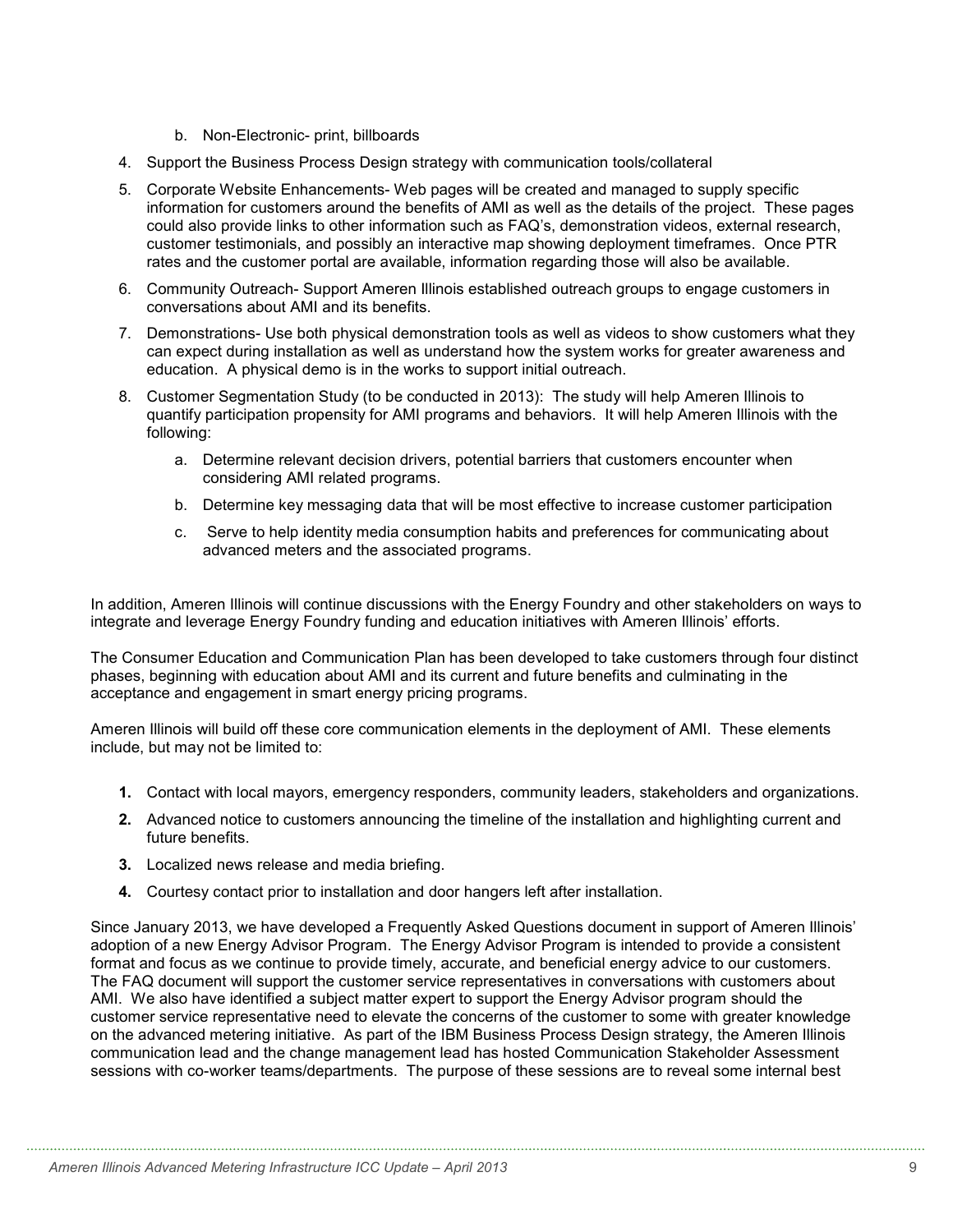practices, gain insight to potential communication challenges, concerns and issues that will help develop a communications strategy for a successful deployment.

Additionally, the request for proposals to conduct primary research for our Customer Segmentation study was released early January and the review process is just beginning. Our goal is to choose a vendor in February/early March and execute a contract to begin the study in late March of 2013. Other future communication plans are as follows:

| <b>Customer Communications</b>                                                                 | <b>Description</b>                                                                                                                                                                                                                                                                                                                                                                                                                                                  |
|------------------------------------------------------------------------------------------------|---------------------------------------------------------------------------------------------------------------------------------------------------------------------------------------------------------------------------------------------------------------------------------------------------------------------------------------------------------------------------------------------------------------------------------------------------------------------|
| <b>Vehicles/Collateral</b>                                                                     |                                                                                                                                                                                                                                                                                                                                                                                                                                                                     |
| <b>Frequently Asked Questions (FAQ)</b>                                                        | A document that outlines questions and<br>associated answers stakeholders might ask<br>once they become aware of the AMI program.<br>Will be a living document that will improve over<br>time as more is learned.                                                                                                                                                                                                                                                   |
| <b>Scripting for Customer Service</b><br><b>Representatives (CSRs)</b>                         | CSR and Field teams will be equipped with<br>scripts and message points to make customers<br>aware and to provide details of the deployment<br>and programs for inquiring customers. This<br>vehicle could also be used as a prompting to<br>ask customers if they are aware of the project<br>should they call around the time of their<br>installation (if information is available).                                                                             |
| Leveraging earned media news releases<br>and news media advisories                             | Through the traditional and established<br>communications mix, news releases and news<br>media advisories will allow Ameren Illinois to<br>communicate benefits, associated milestones<br>and status/progress of deployment.                                                                                                                                                                                                                                        |
| <b>Bill Messaging/Inserts</b>                                                                  | Information placed on bills to raise awareness<br>on benefits and impacts and pointing<br>customers to more information (website,<br>newsletter, phone number, etc.)                                                                                                                                                                                                                                                                                                |
| <b>Customer Newsletter (Facts On Energy)</b>                                                   | The newsletter will be used to provide regular<br>updates on the project, its benefits, impacts<br>and to share customer testimonials, etc. The<br>newsletter offers an opportunity to share what<br>customers can expect during deployment as<br>well specific scenarios of how they will benefit<br>from AMI.                                                                                                                                                     |
| Advertising (print, radio, TV, digital,<br>billboards, etc.)                                   | Targeted advertising in areas may be<br>considered to raise awareness of the<br>deployment and to reach large customer<br>segments.                                                                                                                                                                                                                                                                                                                                 |
| Dedicated web pages that include fact<br>sheets, contact information, programs,<br><b>FAQs</b> | Web pages will be created and managed to<br>supply specific information for customers<br>around the benefits of AMI as well as the<br>details of the project. These pages could also<br>provide links to other information such as<br>FAQ's, demonstration videos, external<br>research, customer testimonials, and possibly<br>an interactive map showing deployment<br>timeframes. Once PTR rates and the customer<br>portal are available, information regarding |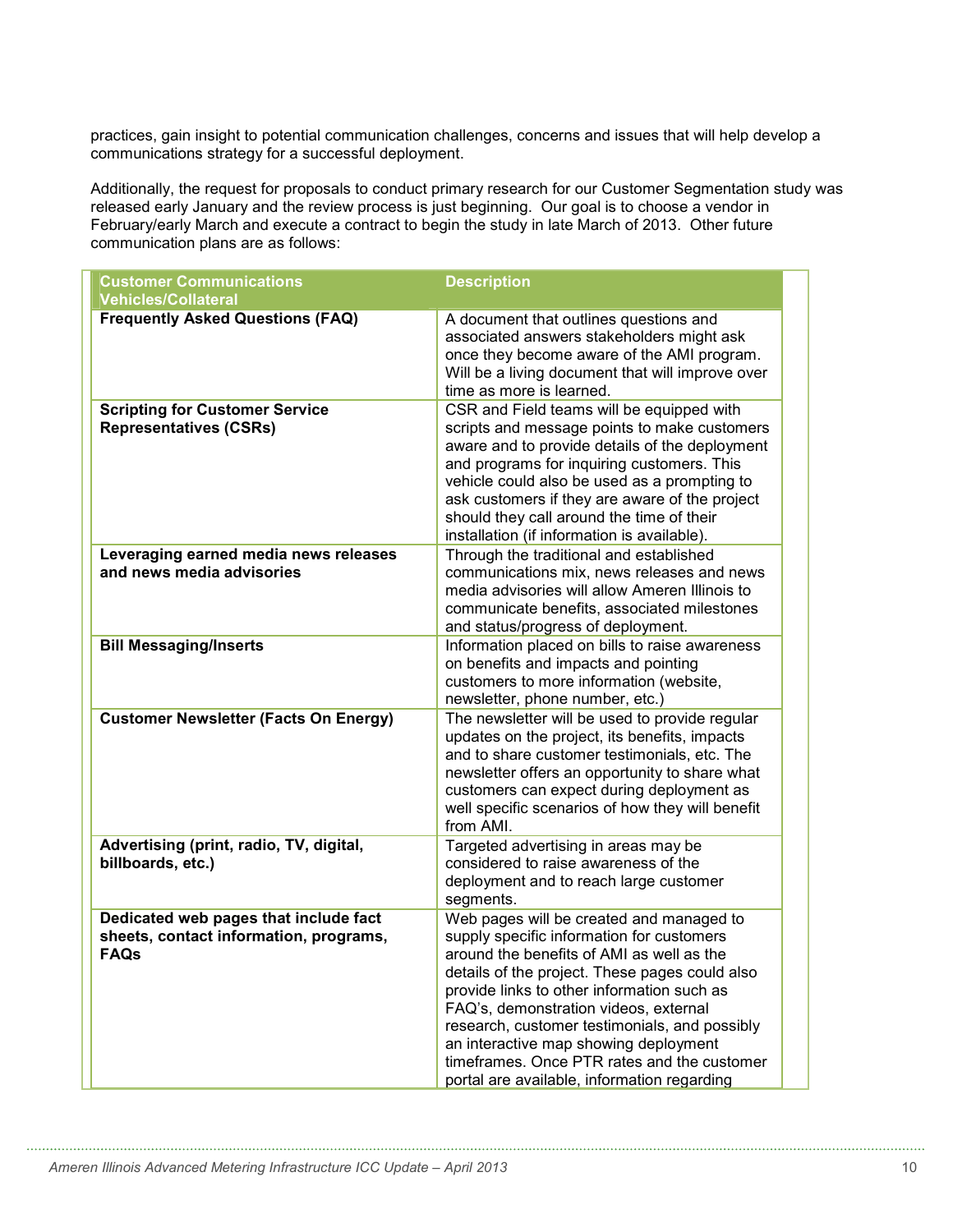|                                                      | those will also be available.                                                                                                                                                                                            |
|------------------------------------------------------|--------------------------------------------------------------------------------------------------------------------------------------------------------------------------------------------------------------------------|
| <b>Videos demonstrating:</b><br>installation process | Videos may be created to show customers<br>what they can expect during installation as well<br>as understand how the system works for<br>greater awareness and education. Once it<br>becomes available, more information |

### **2013 Forecasted Electric Capital Expenditures**

| <b>2013 Forecasted Expenditures</b>     | <b>Capital</b> |
|-----------------------------------------|----------------|
| <b>AMI Hardware</b>                     | \$2.9          |
| Systems Integration (Development, etc.) | \$14.3         |
| Program Management                      | \$1.8          |
| Meter Deployment Preparation            | \$1.9          |
| <b>Integrated Operations Center</b>     | \$0.4          |
| <b>TOTAL</b>                            | \$21.3         |

## **Gas AMI Plan**

On January 23, 2013, Ameren Illinois filed in its future test year rate case a Gas AMI plan to deploy advanced gas metering technology to 56% of gas customers by 2019. Upon regulatory approval, it is Ameren Illinois' intention to deploy Gas AMI concurrently with Electric AMI beginning in Q2 2014. The capital expenditures for 2012 and 2013 listed above assume that gas AMI is approved as part of the 2013 gas rate case filed by Ameren Illinois in January 2013. If gas AMI is not approved, the network and IT costs that would have been allocated to gas customers will be solely allocated to electric customers. The total allocation for gas is approximately \$7 million.

# **Other Dynamic / Time Variant Pricing**

Ameren Illinois plans to design its AMI infrastructure and systems to enable existing and potential future dynamic and time variant pricing. As part of its 2013 Business Process Design, Ameren Illinois will solicit the input, through appropriate forums, of alternative retail electric suppliers with regard to the needed AMI functionality required to support potential dynamic pricing offered by these entities.

With the de-regulated structure of the electric energy supply markets in Illinois, Ameren Illinois believes the market, not the utility, is the appropriate mechanism for further development of alternative dynamic / time variant pricing, including time of use pricing. It is premature for Ameren Illinois to introduce additional dynamic / time variant tariffs. AIC's AMI infrastructure and system functionality to support dynamic / time variant pricing is expected to be in place in late 2015. The majority of AIC's customers are now served from alternate power suppliers. Ameren Illinois believes the markets should be given a chance to develop dynamic pricing products. At this point Ameren Illinois does not intend to develop nor pursue any additional time of use or other dynamic / time variant pricing tariffs.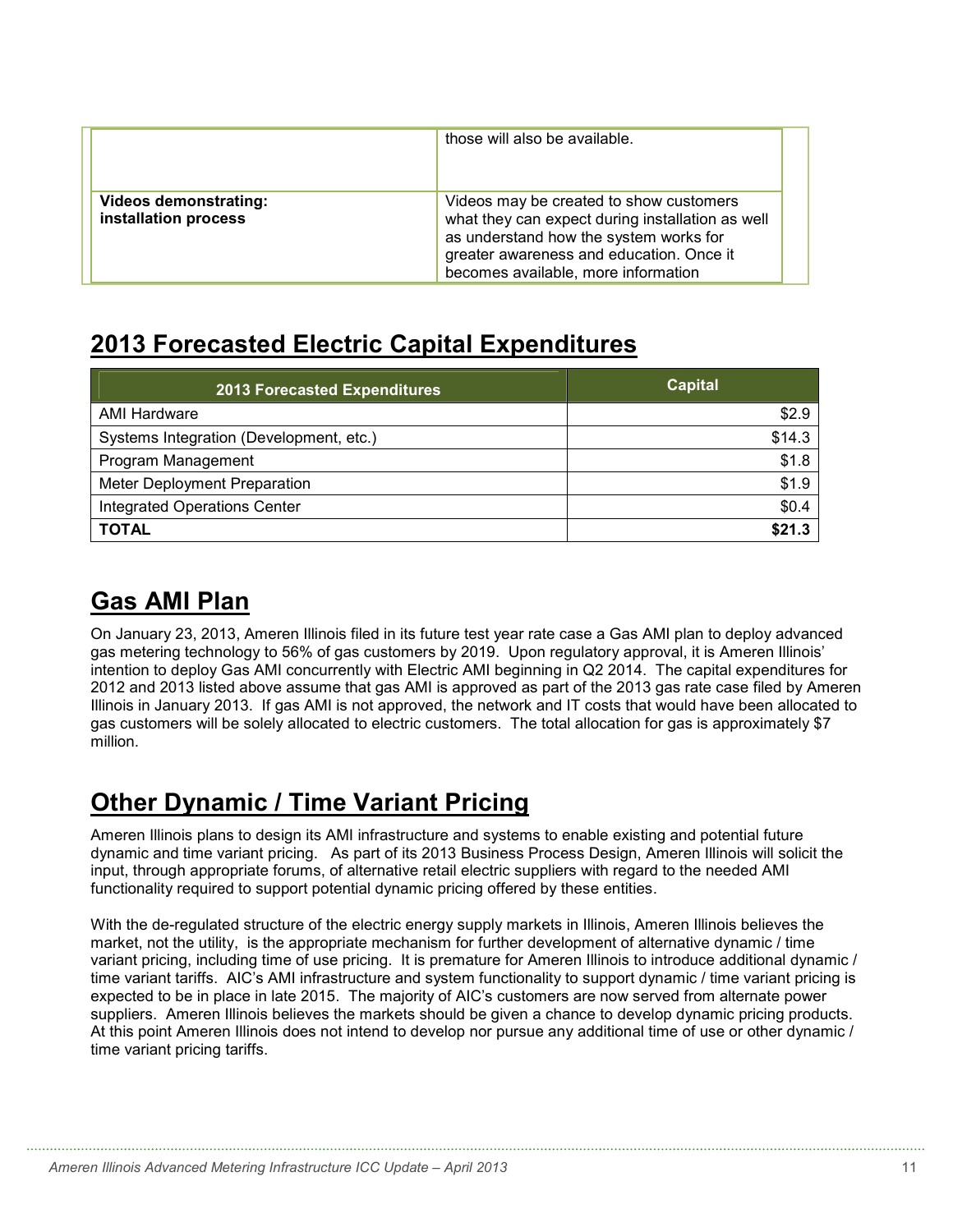Ameren Illinois does understand the concerns of some stakeholders that for various reasons the market may not sufficiently develop an appropriate selection of customer beneficial dynamic / time variant pricing options. With this in mind, Ameren Illinois fully supports ongoing discussions on this topic as the marketplace develops. After AMI functionality to support dynamic pricing is in place and Ameren Illinois AMI deployment is progressing, Ameren Illinois also foresees some sort of forum to assess the retail market dynamic pricing offerings, assess any barriers limiting the development of dynamic pricing options, and discuss potential ways to mitigate the barriers.

### **EIMA Metrics**

The Illinois Commerce Commission approved Ameren Illinois' revised MAP-M metric plan filing on January 9, 2013. The approved MAP-M metric plan includes a January 1, 2014 start date for the three AMI related metrics below:

- 1. Ameren Illinois will achieve a 56% reduction in the number of estimated bills as compared to Baseline (the average of the actual number of estimated bills in years 2008, 2009, and 2010) by the end of year 2023.
- 2. Ameren Illinois will achieve a 56% reduction in the KWh consumption on inactive meters compared to Baseline (the average of the actual kWh of consumption on inactive meters in years 2009 and 2010) by the end of year 2023.
- 3. Ameren Illinois will achieve a \$3.5 million reduction in uncollectible expense as compared to Baseline (the average of the actual uncollectible expense in years 2008, 2009, and 2010) by the end of year 2023.

Baseline calculations, yearly incremental metric goals, and reporting schedule were explained in detail in Ameren Illinois MAP-M metric plan. Further information pertaining to these metrics will be reported in accordance with the approved MAP-M plan.

### **AMI Tracking Mechanisms**

In its approved AMI Plan, Ameren Illinois proposed to track the following information:

- Percent of support system installed
- Percent of 2-way network installed
- Number and percent of AMI meters installed
- Number of customers able to access the Web Portal and Web Portal usage statistics
- Number of customers eligible for peak time rebate tariff
- Number of customers signed up for peak time rebate tariff
- Number of customers on PSP, RTP, or other real time rates

Since we are still in the early stages of AMI system development, and network deployment will not begin until Q4 of 2013, no data exists for these items, except for the existing number of customers on the following Ameren Illinois offered rates:

- 1. Number of customers on Ameren Illinois' Power Smart Pricing (PSP) Program as of December 31,  $2012 = 12.244$ .
- 2. Number of customers on an Ameren Illinois' Real Time Pricing (RTP) Program (excluding PSP) as of December 31, 2012 = 1,625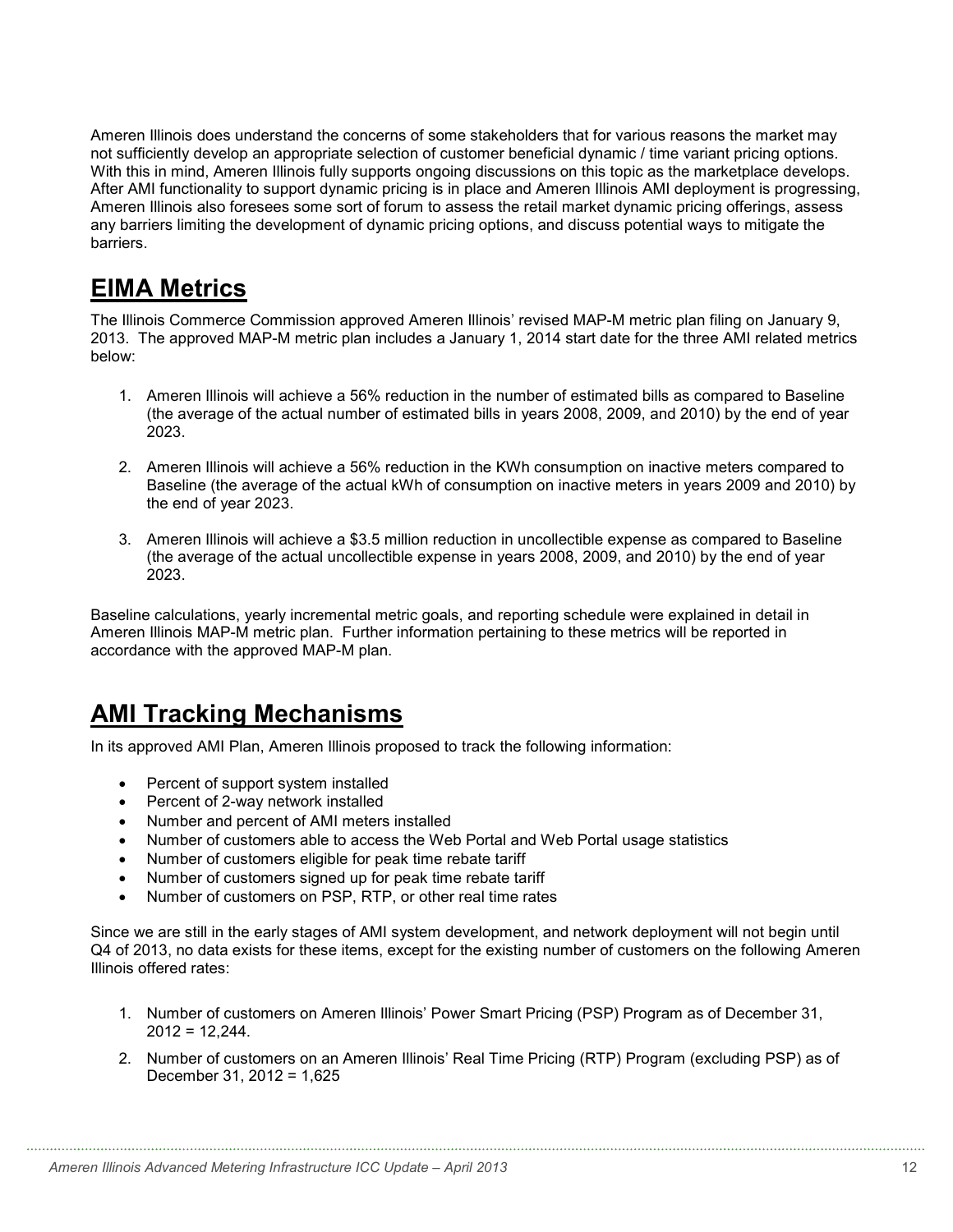Ameren Illinois will provide data on these items in subsequent annual reports as appropriate and as available.

In addition to the above tracking mechanisms, Ameren Illinois is considering the adoption of additional tracking mechanisms proposed by the Citizens Utility Board (CUB) in conjunction with the Environmental Law & Policy Center (ELPC) and the Environmental Defense Fund (EDF). Ameren Illinois has participated in several discussions with these stakeholders and has voluntarily agreed to track the following additional items.

As stated, the work and activities described below are a voluntary undertaking on the part of Ameren Illinois. Recognizing changing circumstances that may affect the propriety of tracking the subject information, or where provisions of the enabling statutes are no longer operative, Ameren Illinois reserves the right to modify, delete, or add to any of the provisions described below, and the right to terminate any or all of the undertakings.

Ameren Illinois will voluntarily track and report the prior year's calendar year end information in its annual AMI Plan Update for the following items:

- 1. The number of residential and small commercial customers taking service from Ameren Illinois sponsored time variant or dynamic pricing tariffs, segmented by residential and small commercial customers, and by the specific dynamic or time variant rate. A residential customer is defined as a customer taking service under DS1. A small commercial customer is defined as a DS2 customer with usage of 15,000 kWh or less annually for the prior calendar year.
- 2. The estimated peak demand reduction in MW resulting from customer participation in Ameren Illinois' Peak Time Rebate Program. Estimated peak demand reduction is defined as the average estimated load reduction during the previous calendar year's Peak Time Rebate curtailment events.
- 3. The following by customer class (DS1, DS2-Small Commercial, DS2-All Other, DS3, DS4):
	- a. Number of AMI meters installed
	- b. Number of AMI meters communicating through the AMI network and network accessed data used for billing.
	- c. Number of customers with AMI meters whose data is available on the applicable web-based portal.
	- d. Number of customers with AMI meters who have viewed their data on the applicable webbased portal a minimum of one time during the calendar year.
- 4. The number of AMI metered customers with a consumer device registered to receive information from the AMI meter. Ameren Illinois will also provide a list, by device type, of the consumer devices that have been certified as capable of receiving information from its AMI meters.
- 5. As applicable, the number of AMI metered customers who download data through the Green Button Initiative format a minimum of one time during the calendar year.
- 6. The number of AMI meters that are replaced prior to the end of their manufacturer expected 20-year useful life. The high level cause of the meter replacement will also be tracked in one of four categories – 1. communication related, 2. metrology related, 3. remote switch related, 4. external physical damage not caused by the meter. Ameren Illinois will also note those internal meter malfunctions (categories 1 – 3 above) that cause a non-momentary disruption of service to the customer.
- 7. Ameren Illinois will add the most current Part 466.140 Distributed Generation Annual Report as an attachment to its annual AMI Plan Update.
- 8. Ameren Illinois will segment from the most current Part 466.140 Distributed Generation Annual Report those customers taking service on the Net Metering Tariff and add this document as an attachment to its annual AMI Plan Update.
- 9. The total known distributed generation capacity in KW connected to the Ameren Illinois distribution system based on the Part 466.140 Distributed Generation Report and divide that capacity value by the total Ameren Illinois system peak demand.
- 10. The time required to connect distributed resources to the grid. The clock will start upon receipt of a complete application from the customer. An application is considered complete when all required documentation, information, application fees, etc. have been received and application can be forwarded to engineering. The clock will end when an appropriate Ameren Illinois electric meter is installed and / or appropriately programmed to accommodate the distributed resource.